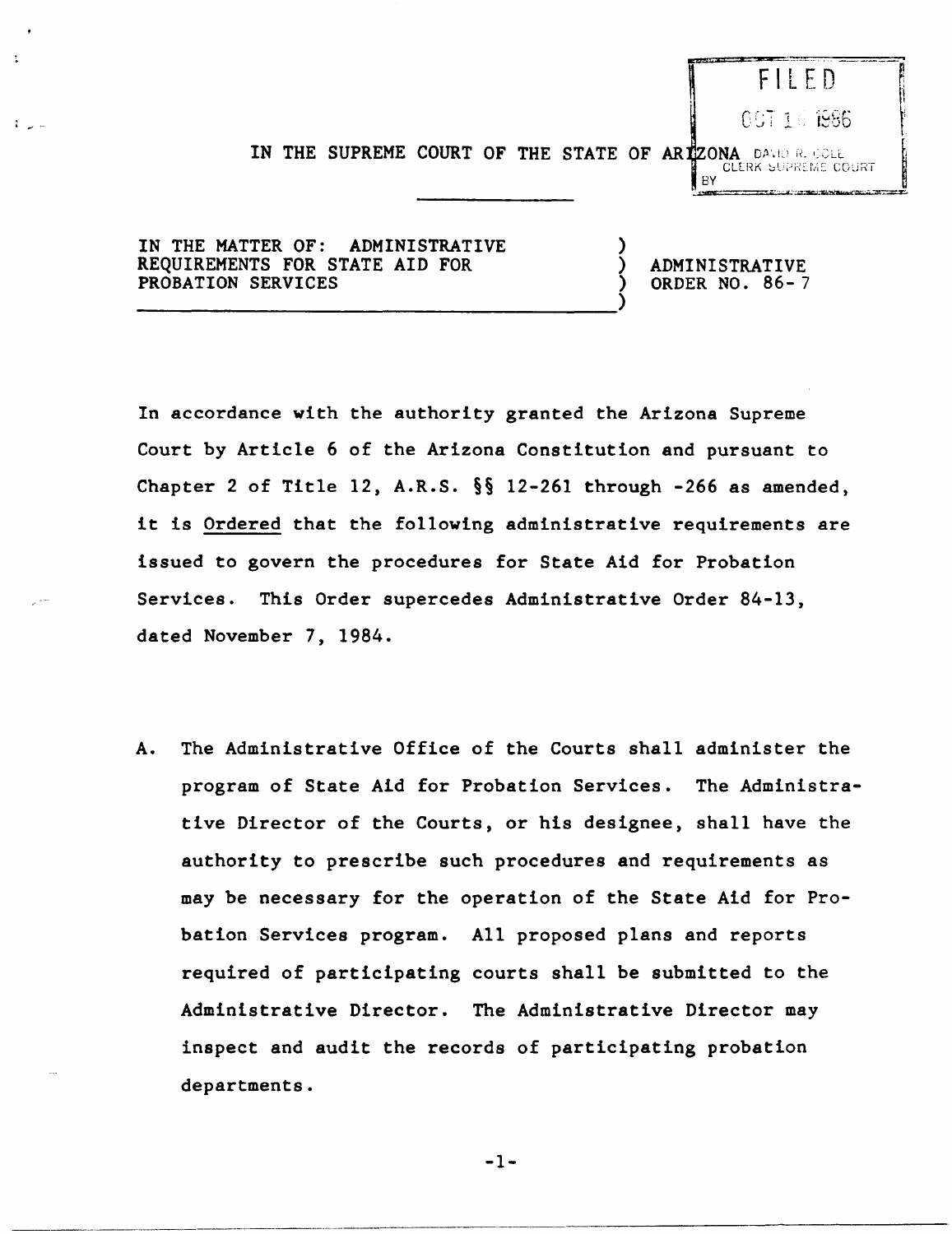- B. On or before May 1 of each year, the presiding judge of the superior court in each county shall notify the Administrative Director in writing if the court does not intend to participate in the State Aid for Probation Services program in the following fiscal year. State Aid for Probation Services plans shall be submitted to the Administrative Director by May 31 of each year, for the following fiscal year.
- C. The presiding judge of the superior court in each county desiring to participate in the State Aid for Probation Services program, pursuant to A.R.S. §§ 12-261 through -266 as amended, shall submit to the Administrative Director one or more of the following plans:
	- 1. For program funds in which adult and juvenile departments may participate:
		- a. A plan to improve, maintain, or expand juvenile probation services;
		- b. A plan to achieve or maintain the average adult probation case supervision requirement prescribed in A.R.S. § 12-251.

 $-2-$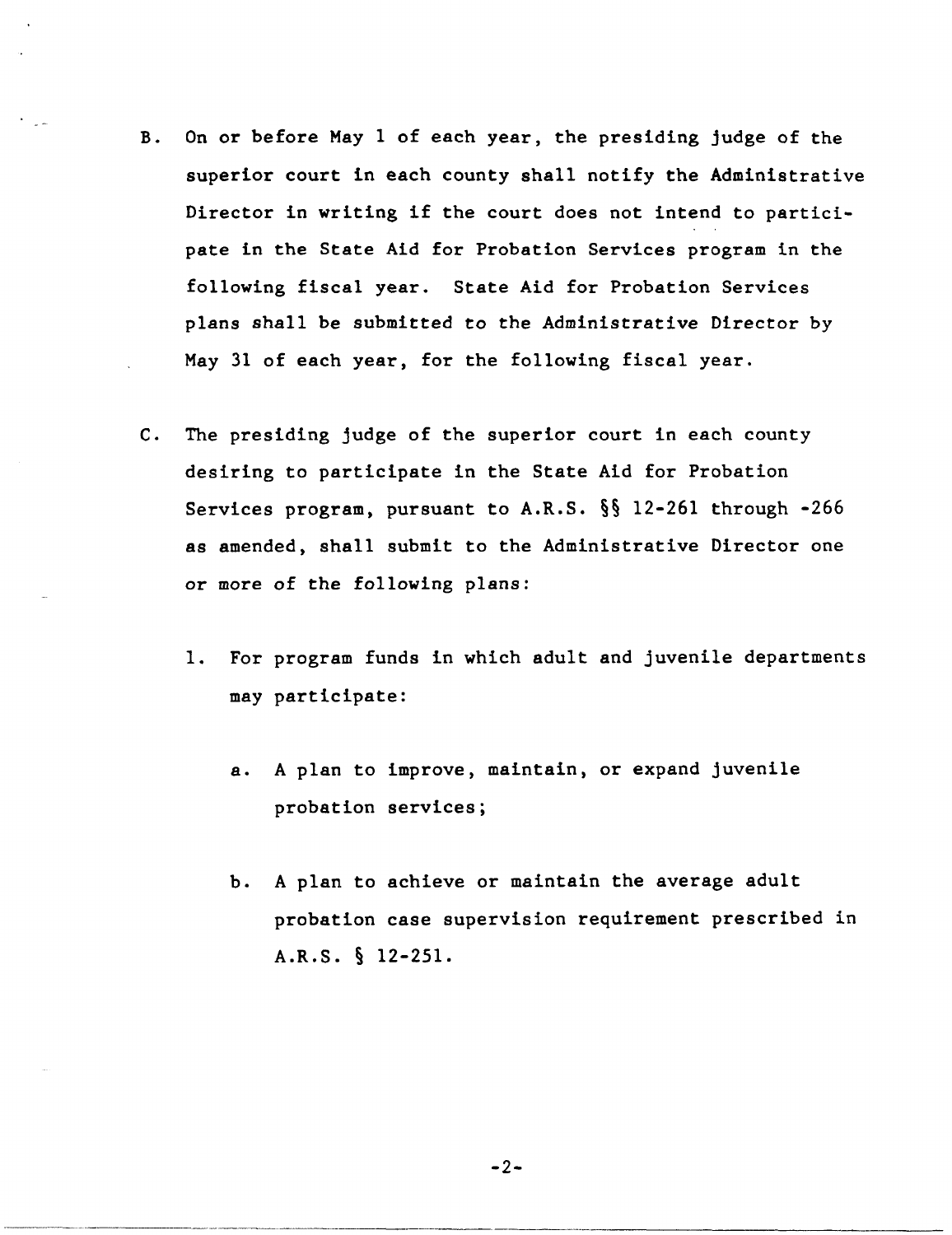- 2. For program funds in which only adult departments may participate:
	- a. A plan to achieve or maintain the average adult probation case supervision requirement prescribed in A.R.S. § 12-251.
- D. All plans shall conform with the statutory requirements set forth in A.R.S. §§ 12-261 through -266 as amended. In addition, each submitted plan must set forth the following:
	- 1. A statement that a minimum of 80 percent of the State Aid for Probation Services funds distributed by the Supreme Court pursuant to  $A.R.S. \S 12-265$  as amended, will be utilized for the payment of salaries and corresponding employee-related benefits of probation officers supervising adults or juveniles on probation to the superior court who reside in the county.
	- 2. The number of probation officer positions supervising adults or juveniles on probation within the county whose salaries are paid by county funds and whose salaries are paid by probation services fee funds as of the date the plan is signed by the presiding superior court judge.

-3-

-------------------- ------------------- ---------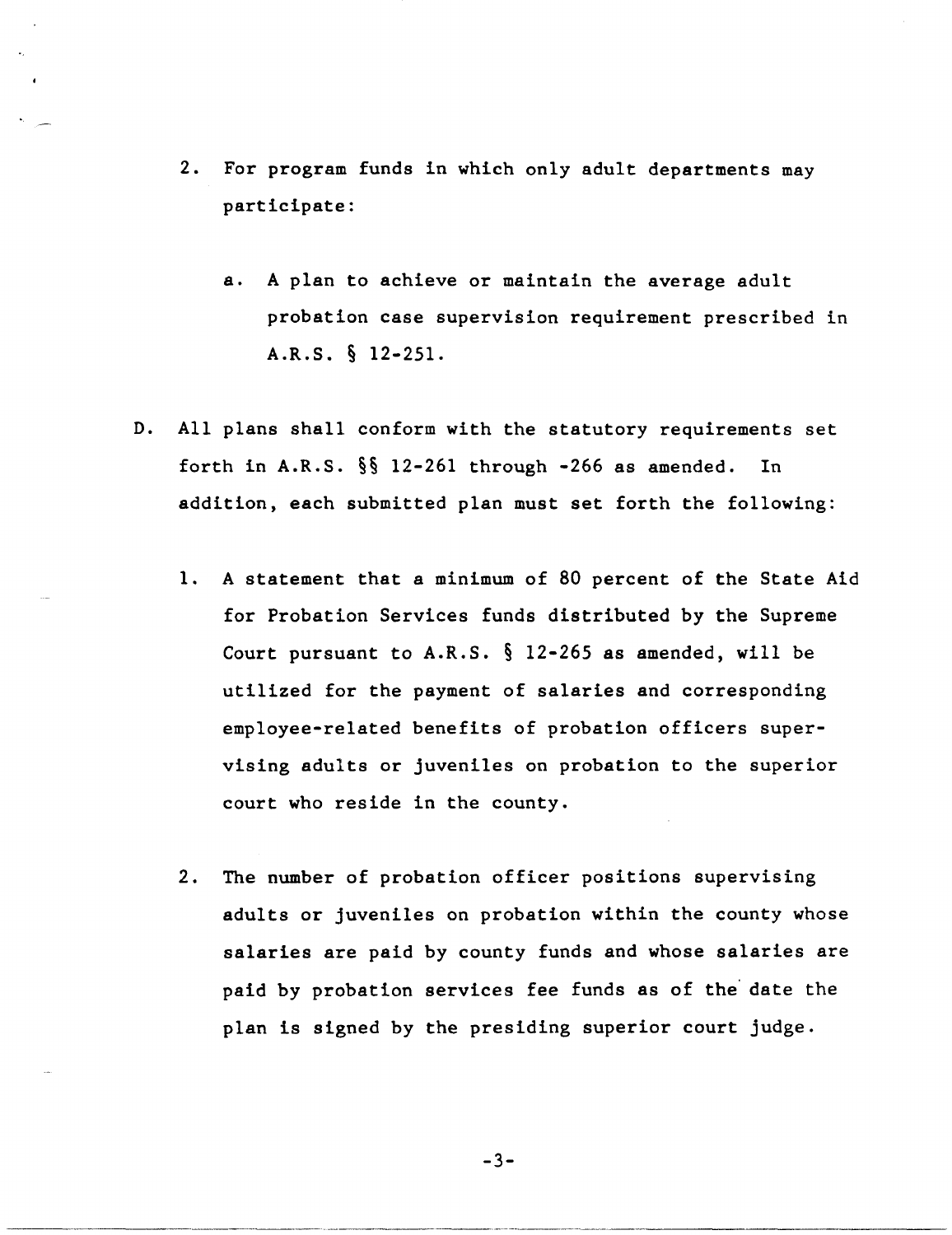- 3. The number of probation officer positions supervising adults or juveniles on probation within the county whose salaries will be paid with State Aid for Probation Services funds, including the following:
	- a. Each position's title;
	- b. The total annual salary for each position;
	- c. The amount of the salary to be paid from State Aid for Probation Services funds.
- 4. A description of how or for what any remaining State Aid for Probation Services funds, not used for the salaries or employee-related expenses of probation officers supervising probationers, will be utilized. Not more than 20 percent of the fund may be used to otherwise maintain, improve or enhance adult or juvenile probation services.
- 5. The budget necessary to implement the plan and the total amount of the current county appropriation for adult or juvenile probation services or both, if applicable. The amount of the county's appropriation and budget for the fiscal year corresponding to the State Aid for Probation Services plan and a listing of the probation officer positions budgeted for the adult and juvenile probation departments shall be submitted as soon as it is known, but no later than October I of each year.

-4-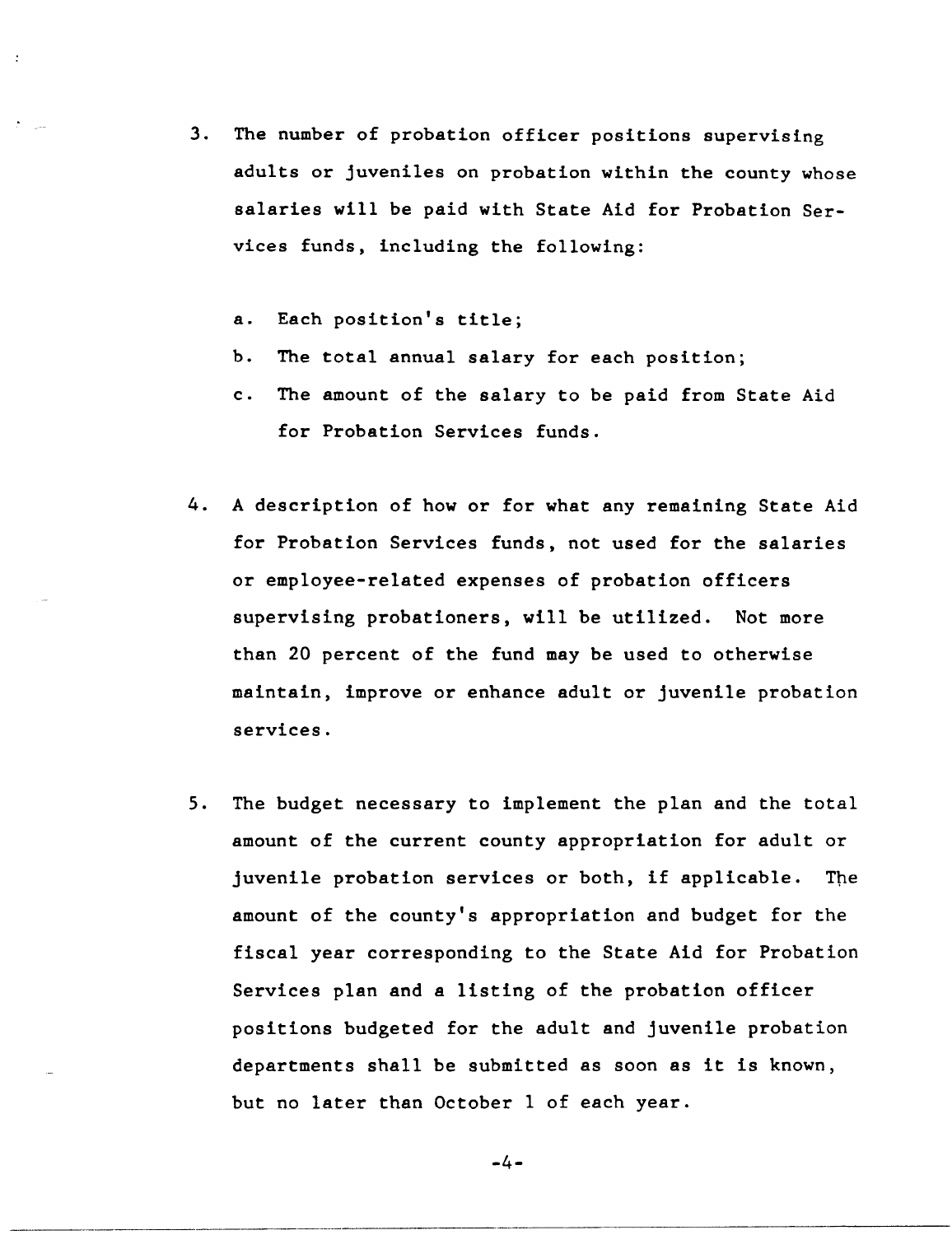- E. State Aid for Probation Services funds shall supplement county funds provided for probation services. No state funds may be used to increase any salaries funded under current county probation programs.
- F. Each participating superior court shall receive, from the funds appropriated for State Aid for probation services, a base amount of \$20,000. The allocation and distribution of the remainder of appropriated State Aid funds to the participating superior courts shall be based on need and the probable effectiveness of each plan submitted by a superior court. The determination of the foregoing will be based on the following factors:
	- 1. The amount of money necessary to maintain existing positions currently funded by State Aid funds.
	- 2. The reasons for the proposed allocation of funds between the court's Juvenile and Adult Probation Departments.
	- 3. The availability to the superior court of county and other funds to carry out the plan.
	- 4. Current and anticipated probation supervision caseloads.
	- 5. Other circumstances which may be relevant to the determination of need and effectiveness of a submitted plan.

-5-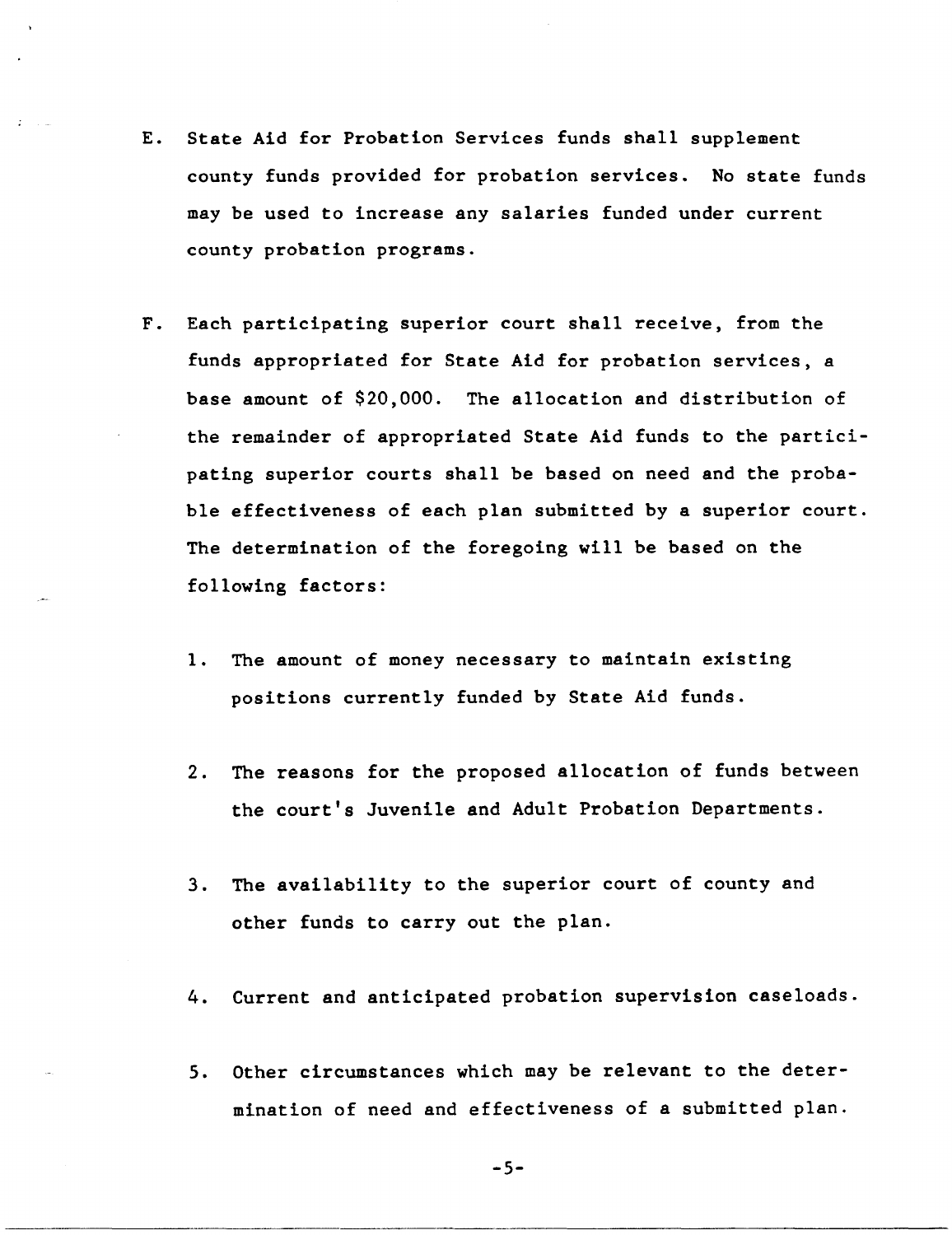- G. The Administrative Director, based on the statistical reports supplied to the Supreme Court by the superior court probation departments and such other information as may be available, shall advise the Supreme Court which probation departments are not in compliance with the supervision requirement prescribed in A.R.S. § 12-251. The allocation and distribution of State Aid Enhancement Funds shall be based on the current and anticipated level of compliance by each court with the supervision requirements prescribed in A.R.S. § 12-251, and the current and anticipated growth in the probation supervision case load of each court.
- H. The Administrative Director may re-allocate funds during a fiscal year, when circumstances justify such action.
- I. Upon the submission of a proposed plan by the presiding judge of a court, the Administrative Director shall review the plan to determine whether it complies with the provisions of the statutes and these requirements.
	- 1. Any plan which is not in conformity with the statutes or the requirements shall be returned to the presiding judge of the submitting court by the Administrative Director with a written explanation of where the plan fails to comply either with the statutes or these requirements.

-6-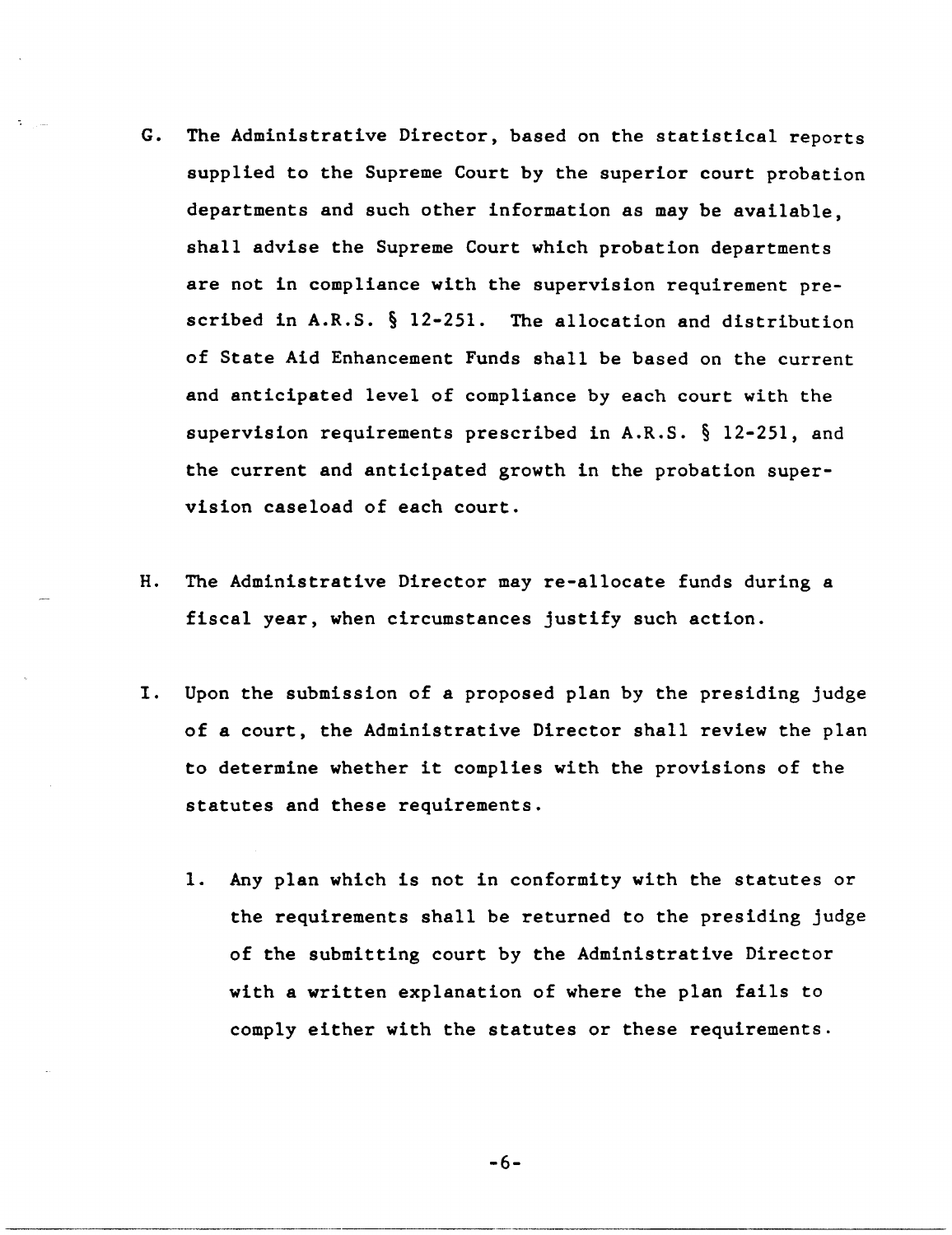- 2. The Administrative Director is authorized to approve the plans and modifications which are in conformity with the applicable laws and this order. Modification of approved plans shall be submitted in writing by the presiding judge of the superior court to the Administrative Director.
- 3. Any plan or plan modification rejected by the Administrative Director shall be submitted to the Chief Justice of the Supreme Court for consideration and final determination.
- 4. Any plan rejected by the Chief Justice shall be returned to the presiding judge of the court with a written explanation of the reasons for the rejection.
- 5. Upon approval of a plan, the Administrative Director shall enter into a funding agreement with the submitting superior court and make such payments to the court or authorize direct expenditures for the benefit of the court as are necessary to carry out the agreement.
- 6. Funds received pursuant to these requirements shall be deposited in a special revenue fund established pursuant to the procedures provided in Sections III-B and IV-I of the Auditor General's Uniform Accounting Manual for Arizona Counties. The Administrative Director may adopt

-7-

-----------------------------------------------------